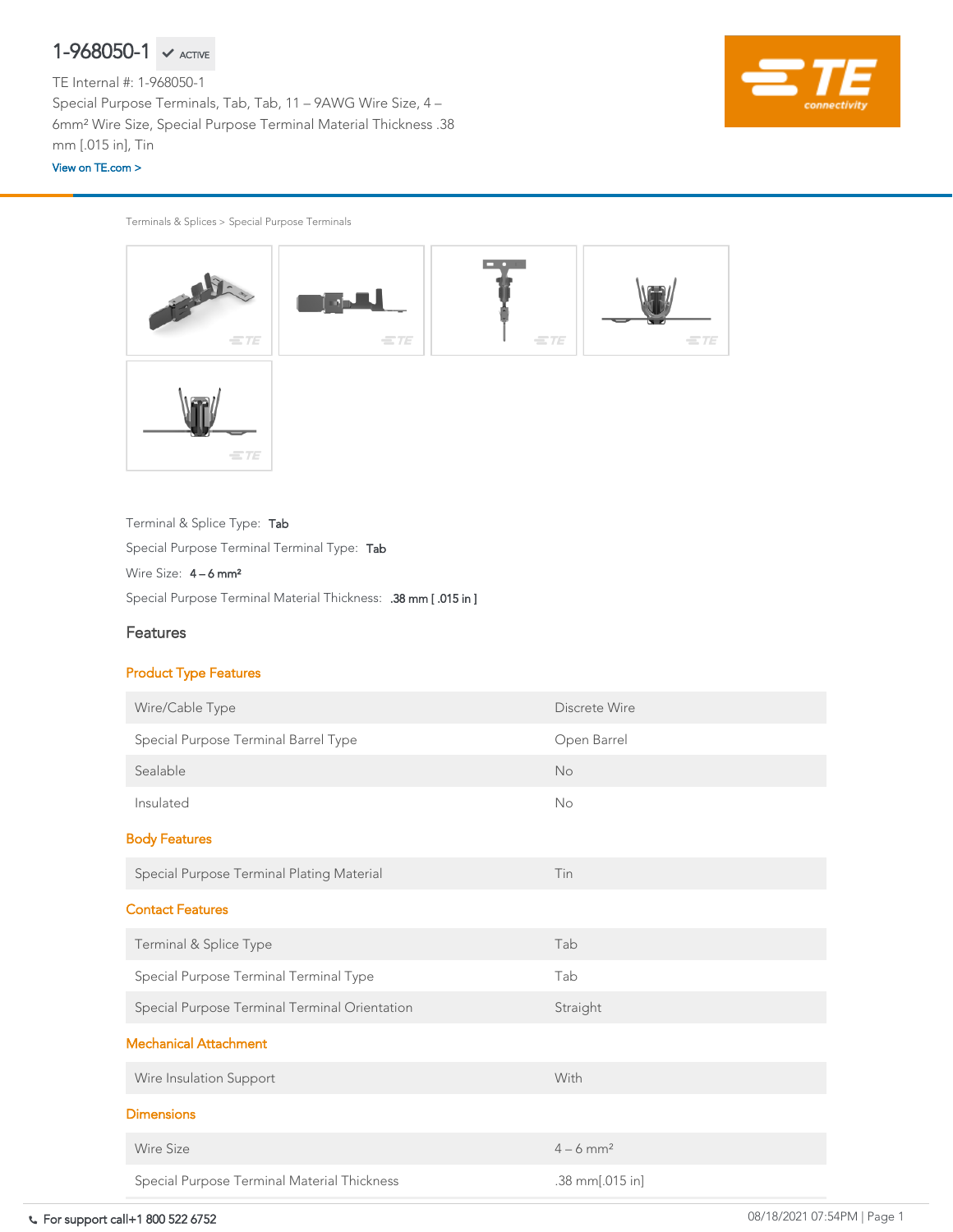#### 1-968050-1

Special Purpose Terminals, Tab, Tab, 11 – 9AWG Wire Size, 4 – 6mm² Wire Size, Special Purpose Terminal Material Thickness .38 mm [.015 in], Tin



| Special Purpose Terminal Overall Length                                                      | $28.8$ mm $[1.13$ in]                                                           |
|----------------------------------------------------------------------------------------------|---------------------------------------------------------------------------------|
| Special Purpose Terminal Wire Insulation Diameter (Max)                                      | 5.2 mm $[.204]$ in]                                                             |
| <b>Accepts Wire Insulation Diameter Range</b>                                                | $4 - 5.2$ mm[.157 – .204 in]                                                    |
| <b>Usage Conditions</b>                                                                      |                                                                                 |
| Insulation Requirement                                                                       | Uninsulated                                                                     |
| <b>Operating Temperature Range</b>                                                           | $-40 - 130$ °C[ $-40 - 266$ °F]                                                 |
| <b>Packaging Features</b>                                                                    |                                                                                 |
| Packaging Quantity                                                                           | 1500                                                                            |
| Special Purpose Terminal Packaging Method                                                    | Reel                                                                            |
| Other                                                                                        |                                                                                 |
| Comment                                                                                      | See drawing, application & product<br>specification for additional information. |
| <b>Product Compliance</b><br>For compliance documentation, visit the product page on TE.com> |                                                                                 |
| EU RoHS Directive 2011/65/EU                                                                 | Compliant                                                                       |
|                                                                                              |                                                                                 |

EU ELV Directive 2000/53/EC COMPLIANT Compliant

China RoHS 2 Directive MIIT Order No. 32, 2016 No. No Restricted Materials Above Threshold

| <u>UTILIU INUITU E DILUULIVU IVIIIT UTUUT INU UE, EUTU</u> | <u>I TU LIGOLIIGLUS IVIULUIDI IN VULIDIUI UN I</u>                                                                                  |
|------------------------------------------------------------|-------------------------------------------------------------------------------------------------------------------------------------|
| EU REACH Regulation (EC) No. 1907/2006                     | Current ECHA Candidate List: JAN 2021<br>(211)<br>Candidate List Declared Against: JAN 2021<br>(211)<br>Does not contain REACH SVHC |
| Halogen Content                                            | Low Halogen - Br, Cl, F, $I < 900$ ppm per<br>homogenous material. Also BFR/CFR/PVC<br>Free                                         |
|                                                            |                                                                                                                                     |

Solder Process Capability and Solder Process capability and Solder process capability

Product Compliance Disclaimer

This information is provided based on reasonable inquiry of our suppliers and represents our current actual knowledge based on the information they provided. This information is subject to change. The part numbers that TE has identified as EU RoHS compliant have a maximum concentration of 0.1% by weight in homogenous materials for lead, hexavalent chromium, mercury, PBB, PBDE, DBP, BBP, DEHP, DIBP, and 0.01% for cadmium, or qualify for an exemption to these limits as defined in the Annexes of Directive 2011/65/EU (RoHS2). Finished electrical and electronic equipment products will be CE marked as required by Directive 2011/65/EU. Components may not be CE marked. Additionally, the part numbers that TE has identified as EU ELV compliant have a maximum concentration of 0.1% by weight in homogenous materials for lead, hexavalent chromium, and mercury, and 0.01% for cadmium, or qualify for an exemption to these limits as defined in the Annexes of Directive 2000/53/EC (ELV). Regarding the REACH Regulation, the information TE provides on SVHC in articles for this part number is based on the latest European Chemicals Agency (ECHA) 'Guidance on requirements for substances in articles' posted at this URL: https://echa.europa.eu/guidance-documents/guidance-onreach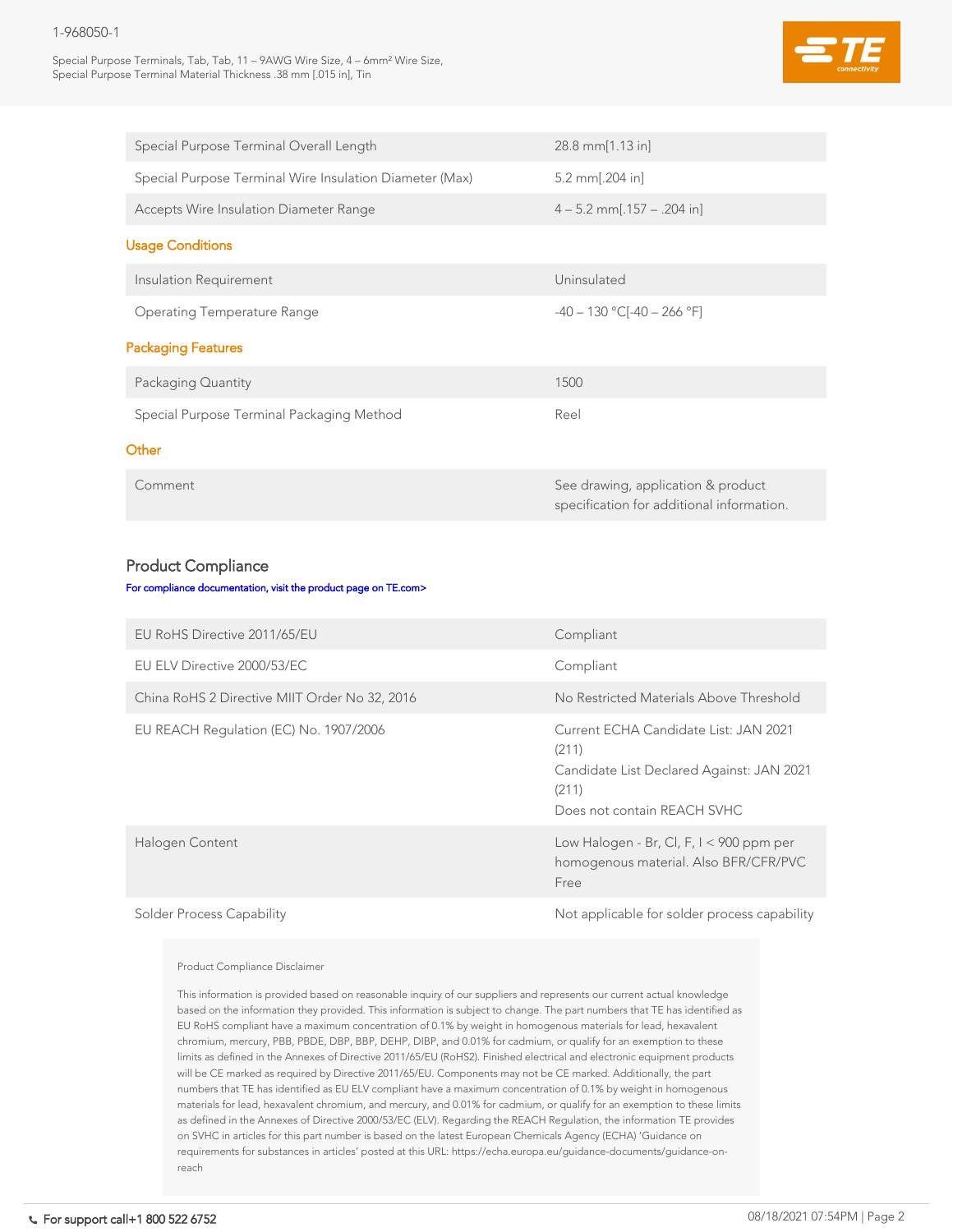#### 1-968050-1

Special Purpose Terminals, Tab, Tab, 11 – 9AWG Wire Size, 4 – 6mm² Wire Size, Special Purpose Terminal Material Thickness .38 mm [.015 in], Tin





TE Part # 7-2837557-7 [TOOLING KIT TO MAKE LOOSE](https://www.te.com/usa-en/product-7-2837557-7.html)  PIECE TERMINAL

TE Part # 2837557-2 [APPLICATOR TO MAKE LOOSE](https://www.te.com/usa-en/product-2837557-2.html)  PIECE TERMINALS

TE Part # 968048-1 [KREUZKONTAKT](https://www.te.com/usa-en/product-968048-1.html)





# Compatible Parts

## Customers Also Bought